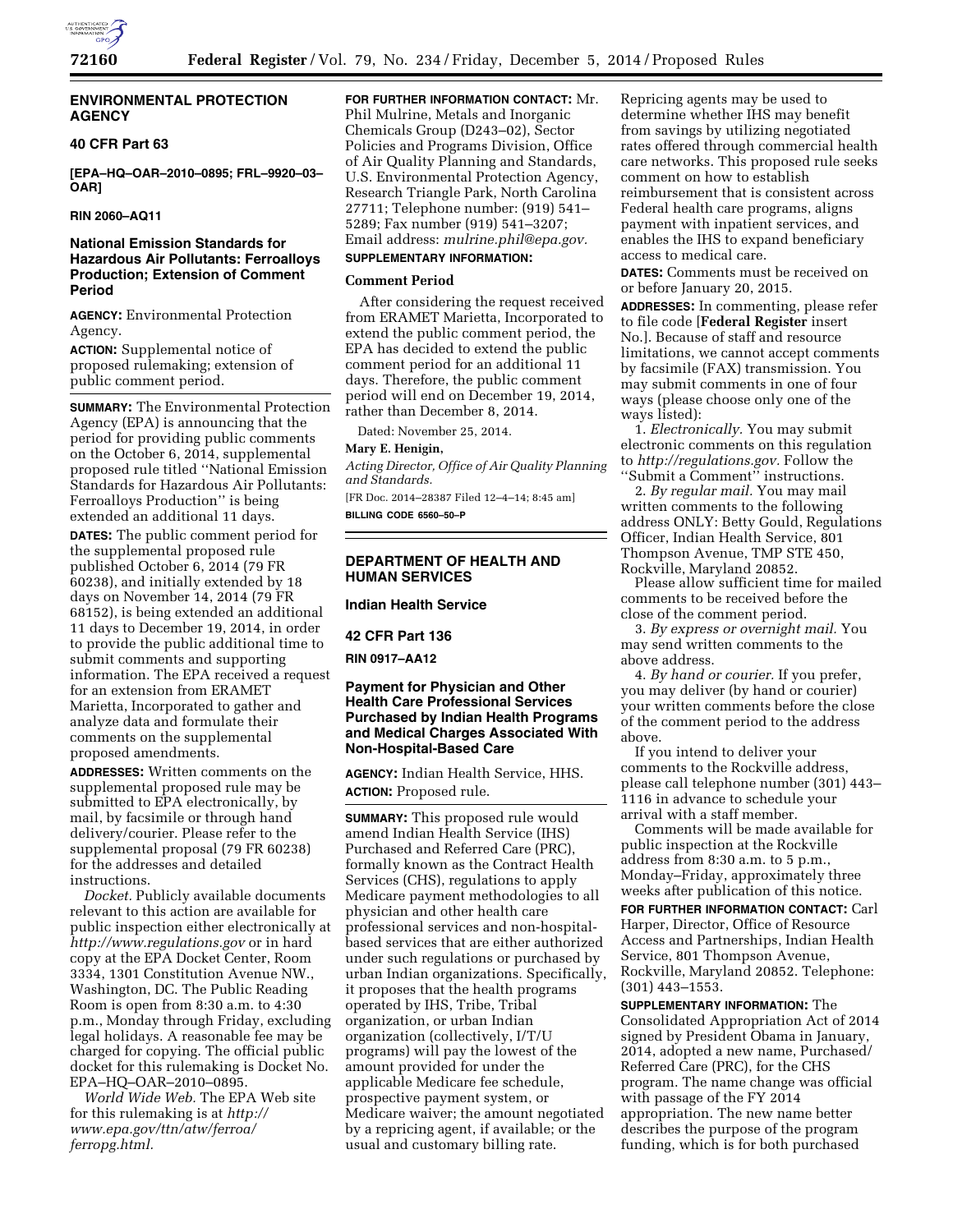care and referred care outside of IHS. The name change does not change the program, and all current policies, practices, will continue and is not intended to have any effect on the laws that govern or apply to CHS. IHS will administer PRC in accordance with all laws applicable to CHS. This proposed rule will use the term PRC. For the purposes of this rule, the terms provider of services (or ''provider'') and supplier have the same meaning as the terms defined at 42 U.S.C. 1395x.

## **I. Background**

This proposed rule would amend the IHS medical regulations at 42 CFR part 136 to apply Medicare payment methodologies to all physician and other health professional services and non-hospital-based services provided through Contract Health Services (CHS), now Purchased Referred Care (PRC), or purchased by urban Indian organizations, and that are not otherwise subject to Medicare payment rates by law. Under 42 CFR 136.23, when necessary health services are not reasonably accessible or available to IHS beneficiaries, the IHS and Tribes are authorized to pay for medical care provided to IHS beneficiaries by non-IHS or Tribal, public or private health care providers, depending on the availability of funds. Similarly, under section 503 of the Indian Health Care Improvement Act (IHCIA), 25 U.S.C. 1653, urban Indian organizations may refer eligible urban Indians, as defined under section 4 of the IHCIA, to non-I/ T/U public and private health care providers and, depending on the availability of funds, may also cover the cost of care.

Sec. 506 of the Medicare Prescription Drug, Improvement, and Modernization Act of 2003 (MMA) (Pub. L. 108–173) authorized the Secretary to establish a payment methodology, payment rates, and admissions practices for Medicareparticipating hospitals that furnish inpatient services applicable when such hospitals provide to an eligible American Indian/Alaskan Native (AI/ AN) beneficiary medical care authorized by an I/T/U. As implemented in 42 CFR part 136 subpart D, Medicareparticipating hospitals, including Critical Access Hospitals (CAHs), are reimbursed by I/T/Us using ''Medicarelike'' rates that generally correspond to the applicable Medicare payment methodology for the medical service. In instances where Medicare-participating hospitals furnish inpatient services, but are exempt from Medicare's Prospective Payment System (PPS) and receive reimbursement based on reasonable costs (for example, CAHs, children's

hospitals, cancer hospitals, and certain other hospitals reimbursed by Medicare under special arrangements), payment is made per discharge based on the reasonable cost methods established under 42 CFR part 413, except that the interim payment rate, under 42 CFR part 413 subpart E, constitutes payment in full for authorized charges. Notwithstanding, if an amount has been negotiated with the hospital or its agent by the I/T/U, the I/T/U will pay the lesser of the amount determined under the PPS or the amount negotiated with the hospital or its agent.

The Medicare-like rate methodology established by 42 CFR part 136 subpart D does not apply to non-hospital services, including physician and other health professional services, services provided by a comprehensive outpatient rehabilitation facility, a home health agency, or a hospice, or other nonhospital-based items and services. Rather, I/T/Us reimburse for authorized services at the rates provided by contracts negotiated at the local level with individual providers or according to a provider's billed charges. Given the small market share of individual I/T/U programs, I/T/Us historically have paid rates in substantial excess of Medicare's allowable rates or rates paid by private insurers for the same services. Despite establishing medical priorities to cover the most necessary care, IHS is still unable to provide care to all of its beneficiaries. The demand for PRC care consistently exceeds available funding. IHS recently reported to Congress that IHS and tribal PRC programs denied an estimated \$760,855,000 for an estimated 146,928 contract care services needed by eligible beneficiaries in FY 2013.1

Based on an audit of fiscal year 2012, the Government Accountability Office (GAO) estimated that, by implementing a Medicare-like rate methodology, the IHS PRC programs could have saved \$32 million on physician services alone, not including additional savings for other non-hospital services, or savings accrued to Tribal PRC programs. Government Accountability Office, *Indian Health Service: Capping Payment Rates for Non-Hospital Services Could Save Millions of Dollars for Contract Health Services* (April 2013) (''April 2013 Study''). The GAO concluded that by setting PRC physician and other non-hospital payments at rates consistent with Medicare and other Federal agencies, the IHS could expand IHS beneficiary access to care.

These findings and recommendations are substantiated by a report from the Department of Health and Human Services' Office of the Inspector General. Department of Health and Human Services, Office of Inspector General, *IHS Contract Health Services Program: Overpayments and Potential Savings* (Sept. 2009).

#### **II. Provisions of the Proposed Rule**

This proposed rule is promulgated pursuant to 42 U.S.C. 2001(b), which provides that the Secretary ''[i]n carrying out [her] functions, responsibilities, authorities, and duties under [the Transfer Act] . . . is authorized, with the consent of the Indian people served, to contract with private or other non-Federal health agencies or organizations for the provision of health services to such people on a fee-for-service basis or on a prepayment or other basis'' and pursuant to 42 U.S.C. 2003, which authorizes the Secretary to promulgate regulations to carry out the Transfer Act. It amends the IHS regulation at 42 CFR part 136 by adding a new subpart I that applies ''Medicare-like'' rate payment methodologies to all physicians and health care professional services and all non-hospital-based services that are not covered currently under 42 CFR part 136 subpart D. The proposed rule is similar to payment methodologies promulgated in other Federal health care programs, including the Department of Veterans Affairs, by applying a consistent reimbursement policy across Federal health care programs. The proposed rule provides that the I/T/U will pay the lowest of the amount provided under the applicable Medicare fee schedule, prospective payment system, or Medicare waiver; the amount negotiated by a repricing agent,<sup>2</sup> if available; or the usual and customary billing rate. In the absence of a Medicare rate or Medicare waiver, or agreement, payment will be made at the amount that the provider or supplier bills the general public for the same service. The rule specifies the circumstances in which a non-hospital health care provider or supplier will be deemed to have accepted the rates established herein.

The rule caps the rate that I/T/Us are authorized to pay non-I/T/U health care providers and suppliers for services and leaves no discretion for the I/T/U and the health care provider to negotiate higher rates. The IHS recognizes this

<sup>1</sup>*See* Congress FY 2015 Congressional Justification Purchased/Referred Care Program Description and Accomplishments page 92-95, available online at: *[http://www.ihs.gov/](http://www.ihs.gov/budgetformulation/congressionaljustifications/) [budgetformulation/congressionaljustifications/](http://www.ihs.gov/budgetformulation/congressionaljustifications/)*.

<sup>2</sup>A repricing agent discounts rates charged by a health care provider to rates that the agent may have established with the health care provider as a condition of participating in the agent's provider network.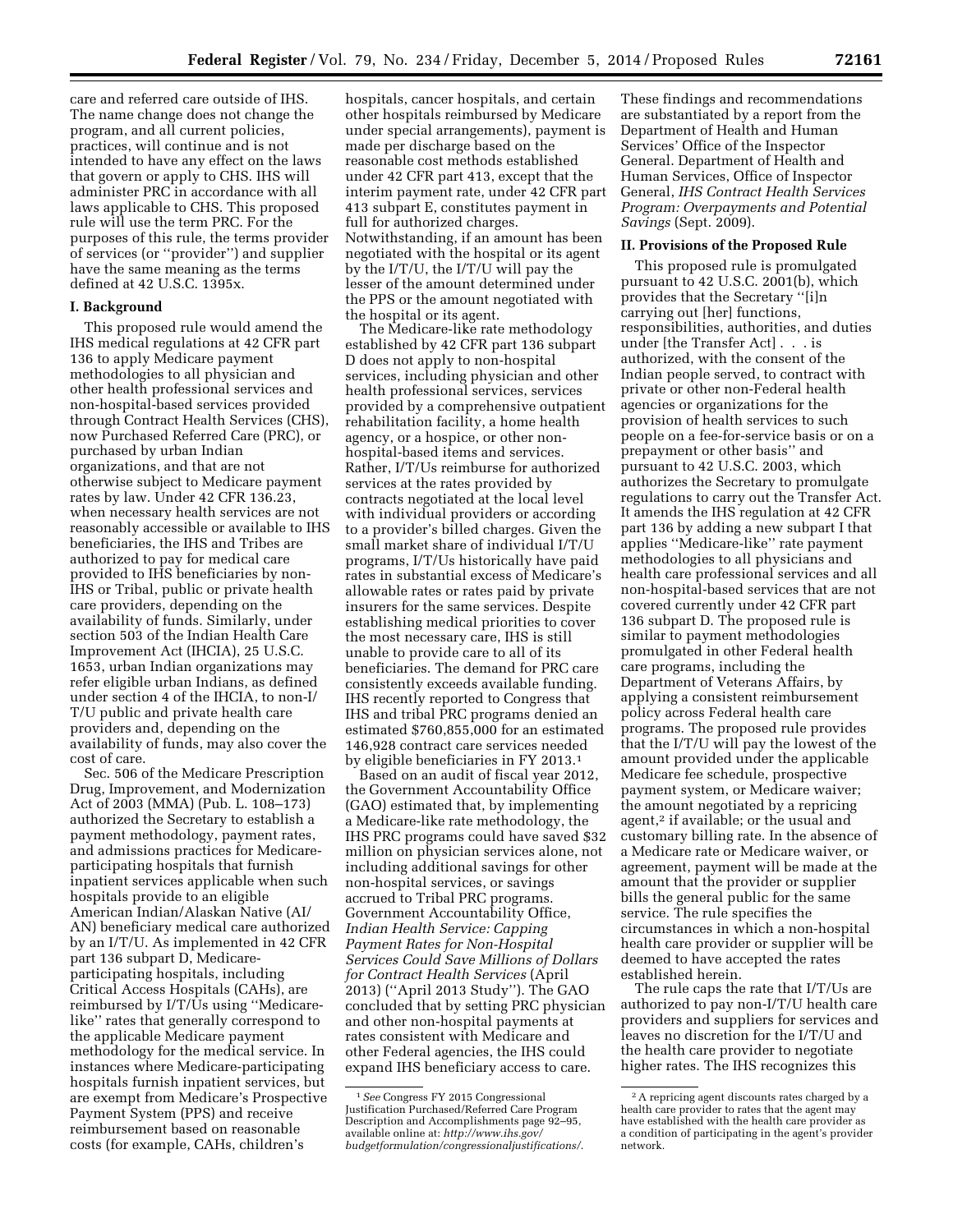constraint could impact the delivery of patient care, particularly in circumstances where the I/T/U cannot find a health care provider or supplier willing to accept the payment rates established herein or the patient receives emergency services from a provider or supplier that refuses to accept the rate. Under 25 U.S.C. 1621u, a patient who receives authorized contract care may not be held liable for the payment of any charges. If the medical provider or supplier does not agree to accept the payment rate as payment in full, the I/T/U is effectively precluded from authorizing the care or paying the health care provider or supplier for services rendered to a beneficiary. In such circumstances, the I/T/U will not authorize payment and the patient may be held financially responsible by the provider or supplier of care for the charges. The IHS also notes that, while Medicare-participating hospitals are required to accept payment rates set forth in 42 CFR part 136 subpart D for facility services, subpart D does not apply to the professional service provided by a physician or practitioner through the hospital. To the extent the physician or practitioner does not agree to accept the rates established by this regulation, the I/T/U will not authorize payment for the service. The IHS seeks comment on whether exceptions should be incorporated into the rule to permit an I/T/U to pay in excess of the calculated rate in circumstances where it may be appropriate for the I/T/U to retain more flexibility over the payment rate. For example, a specialist that does not accept reduced rates and to access this specialty at a reduced rate it is located in another State. The travel costs and burden on the patient is too great to access the needed specialty care.

The proposed rule also specifies that payments made in accordance with the described methodology shall constitute payment in full and that, in accordance with 25 U.S.C. 1621u, the provider, supplier or their agent, may not impose additional charge on an individual for I/ T/U authorized items and services. Consistent with IHS regulations, the rule further provides that, if an I/T/U has authorized payment for PRC services provided to an individual who is eligible for benefits under Medicare, Medicaid, or another third party payer, the I/T/U shall be the payer of last resort in accordance with 25 U.S.C. 1623(b). If there are any third party payers, the I/ T/U will pay the amount for which the patient is being held responsible after the provider or supplier of services has coordinated benefits and all other

alternate resources have been considered and paid, including applicable co-payments, deductibles, and coinsurance owed by the patient. For purposes of the payment methodology specified in § 136.30(a), required co-payments, deductibles, and coinsurance are those that would have been owed by a Medicare beneficiary under the proposed methodology. Because the patient may not be held liable for the payment of costs or charges under 25 U.S.C. 1621u, the I/T/ U will assume these costs to the extent all payments made by any payer, do not in aggregate, exceed the maximum payment rate set forth § 136.201(a).

#### **III. Collection of Information Requirements**

These regulations do not impose any new information collection requirements. The requirements for submitting a claim are currently approved under Office and Management and Budget approval number 0917– 0002, IHS Contract Health Services Report (Expires: 02/28/2016). Providers and suppliers will not be required to update information technology systems as a result of the provisions of this proposed rule. Claims will be re-priced by the IHS Fiscal Intermediary or the appropriate Tribal administrator according to the methodology adopted herein.

#### **IV. Regulatory Impact Statement**

The IHS has examined the impact of this final rule as required by Executive Order 12866 (September 1993, Regulatory Planning and Review), the Regulatory Flexibility Act (RFA) (September 19, 1980, Pub. L. 96–354), section 1102(b) of the Social Security Act, and the Unfunded Mandates Reform Act of 1995 (Pub. L. 104–4).

Executive Order 12866 directs agencies to assess all costs and benefits of available regulatory alternatives and, if regulation is necessary, to select regulatory approaches that maximize net benefits (including potential economic, environmental, public health and safety effects, distributive impacts, and equity). A regulatory impact analysis (RIA) must be prepared for major rules with economically significant effects (\$100 million or more in any one year). The April 2013 Study released by the GAO found that if federal PRC programs had paid Medicare rates for physicians services in 2010, they could have realized an estimated \$32 million in annual savings to pay for additional services. Although the analysis did not include other types of non-hospital services or funding that goes to tribal PRC programs, the

increase in purchasing power brought about by this proposed rule would be unlikely to exceed \$100 million annually. OMB has determined that this is a significant regulatory action under Executive Order 12866.

The Secretary hereby proposes to certify that this proposed rule will not have a significant economic impact on a substantial number of small entities as they are defined in the Regulatory Flexibility Act, 5 U.S.C. 601 through 612. The proposed rule will not cause significant economic impact on health care providers, suppliers, or entities since only a small portion of the business of such entities concerns IHS beneficiaries. The April 2013 Study released by the GAO found that of the physicians sampled, the PRC program represented a small portion of their practice and was not a significant source of revenue. Although the sampling of physicians was small, all of the sampled physicians were in the top 25% in terms of volume of paid services covered by PRC. IHS believes the sample to be representative of higher volume practitioners currently providing services paid for by PRC. Accordingly, pursuant to 5 U.S.C. 605(b), the proposed rule is exempt from the initial and final regulatory flexibility analysis requirements of sections 603 and 604.

In addition, section 1102(b) of the Act requires IHS to prepare a RIA if a rule may have a significant impact on the operations of a substantial number of small rural hospitals. This analysis must conform to the provisions of section 603 of the RFA. For purposes of section 1102(b) of the Act, IHS defines a small rural hospital as a hospital that is located outside of a Metropolitan Statistical Area and has fewer than 100 beds. For the reasons provided above, IHS has determined that this rule will not have a significant impact on the operations of a substantial number of small rural hospitals. Section 202 of the Unfunded Mandates Reform Act of 1995 also requires that agencies assess anticipated costs and benefits before issuing any rule whose requirements mandate expenditure in any one year by State, local, or Tribal governments, in the aggregate, or by the private sector, of \$141 million. This proposal would not impose substantial Federal mandates on State, local or Tribal governments or private sector.

#### **List of Subjects in 42 CFR Part 136**

Alaska Natives, American Indian, Health, Medicare.